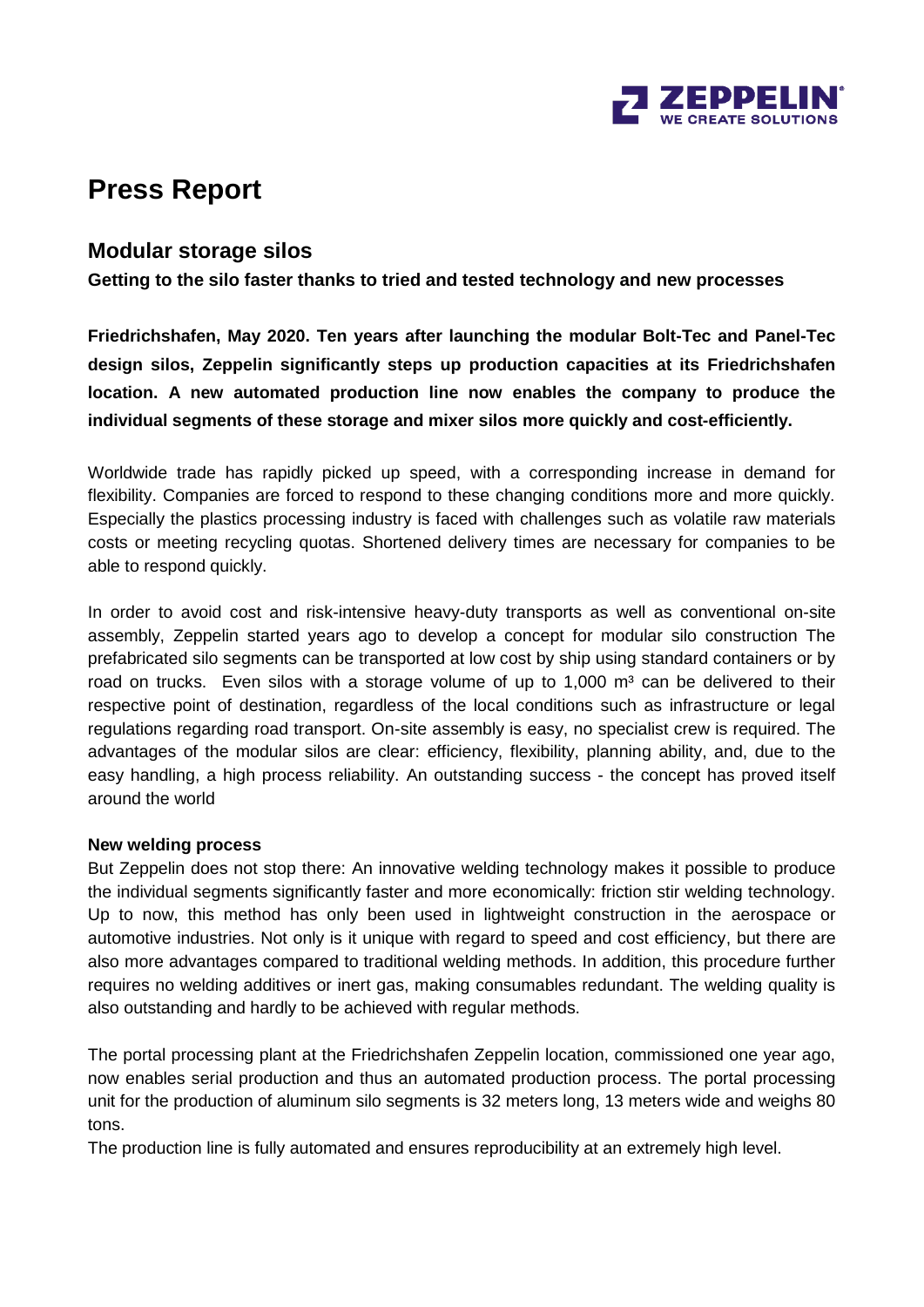

#### **Creating homogeneous compounds**

The core of the fully automated process is this ground-breaking welding technology. Here, a rotating, hard-wearing tool is pressed into the joint gap between two clamped work pieces. The friction between the tool and the work piece causes the material to heat up and the aluminum is plasticized without reaching the melting point. The material compacts during cooling, leaving a homogeneous and high-strength weld seam.

In addition, the new welding process proves its worth through its high seam strength, welding seams flush with the metal surface and a low welding distortion. This is due to the reduced heat input. This process does not require a liquid weld pool, which prevents seam faults typical for aluminum such as pores or solidification cracks.

This procedure is further easier on the workers and also safer due since no toxic fumes arise. The environmental impact is also significantly lower.

#### **Flexibility on the construction site**

This system comes with a number of advantages when it is later installed on the operation site. First, there are the reduced freight charges. The silo parts can be transported on standard trucks or 40-foot containers. Afterwards, local staff assemble the silo parts on site with screw connection. Weather is no longer an issue, because no additional welding is necessary. The silo may even be installed inside a building. The modular construction even enables a later capacity increase of the silo without time-consuming welding on site.

#### **Looking into the future**

With Zeppelin's entry into silo serial production, the company not only expects distinct competitive advantages on distant markets but also a significant order increase in Europe. After only one year, the company is working a three-shift production line operation. For one, this investment in serial production shows our clear commitment to the Friedrichshafen location and its employees. It also meets the elevated demands of our customers.

*Author: Michael Häring* 

*The author is Vice President Sales Products at Zeppelin Systems, Friedrichshafen.*